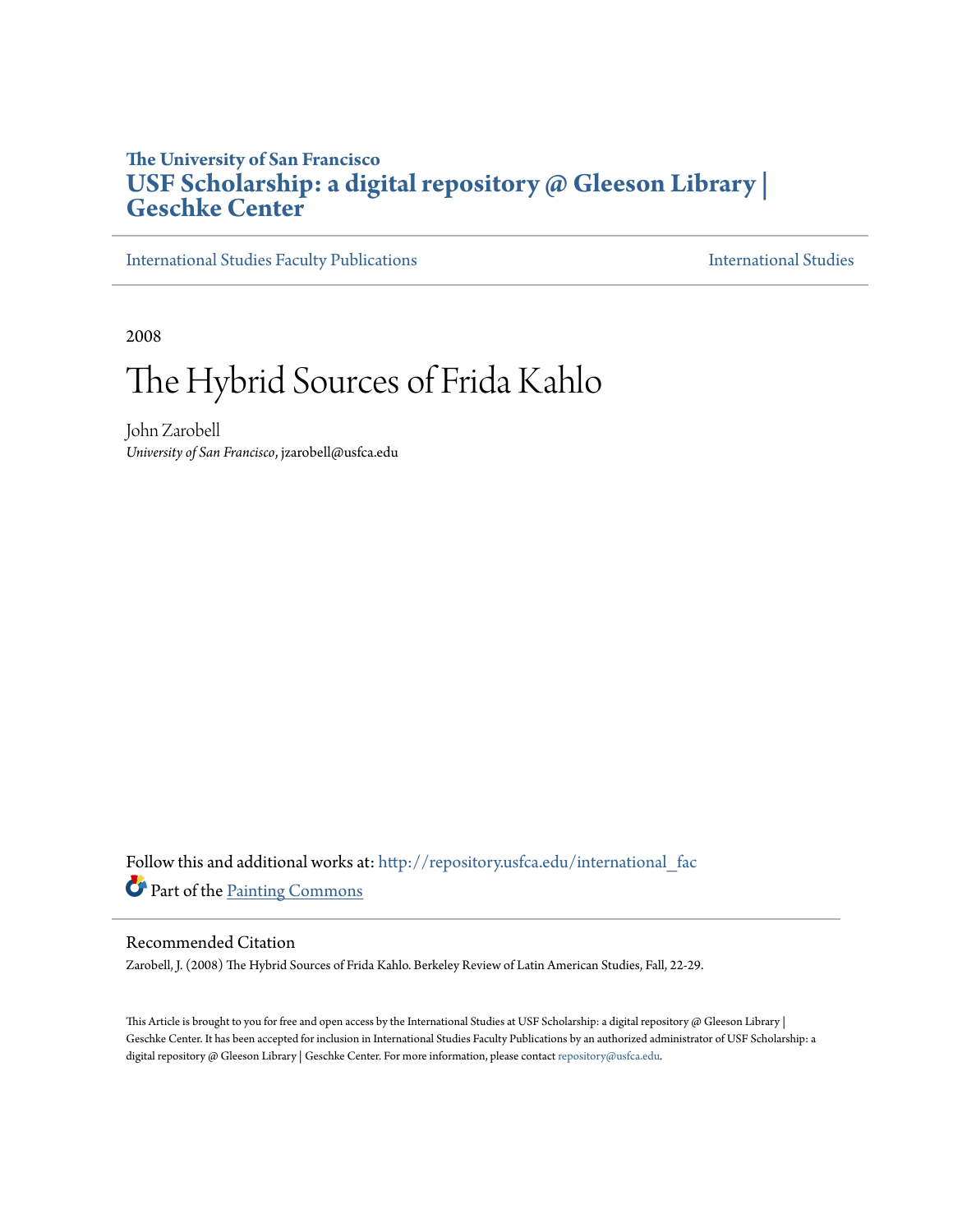**ART**

## **The Hybrid Sources of Frida Kahlo by John Zarobell**

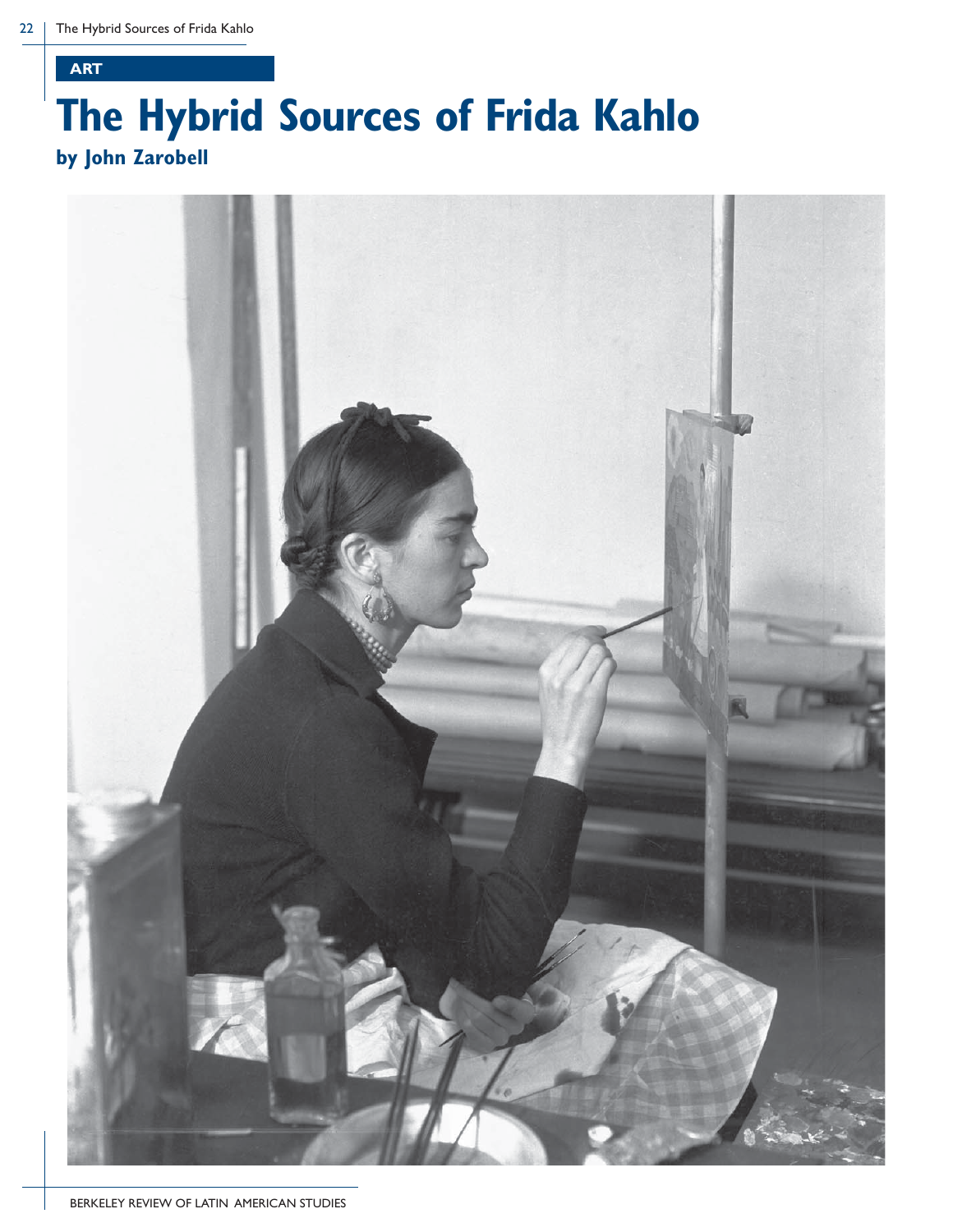Fida Kahlo was an exceptionally original artist<br>whose paintings sometimes seem to emerge from<br>her consciousness and experience without prior<br>mediation. While Kahlo was an innovative artist who rida Kahlo was an exceptionally original artist whose paintings sometimes seem to emerge from her consciousness and experience without prior possessed a highly particular vision, it is not true that her art is without sources. The problem is that few art historians outside Mexico are familiar with the pictorial source material from which she drew her inspiration. Many scholars have documented the interest of Kahlo and her husband Diego Rivera in Pre-Columbian sculpture and Mexican folk art, but her other influences are less well-known. This article will look at Kahlo's art in relation to a body of sources including 19th-century Mexican portraiture, European modernist art and Spanish colonial painting in order to provide a more complete picture of the resources she deployed in generating her unforgettable imagery.

 Kahlo's interest in *retablo* painting, particularly the *ex-voto* tradition of producing paintings as offerings to saints in order to request intervention or give thanks for miracles performed, is evident throughout her work. Another popular painting tradition in  $19<sup>th</sup>$ -century Mexico was portraiture, as demonstrated by the careers of artists such as José Maria Estrada (1811-62) and Hermenegildo Bustos (1832-1907). The portraiture of Bustos, in particular, demonstrates a certain skill with painterly materials though it is clearly not the product of academic training. His paintings were made to commemorate special occasions, and they possess a frankness and immediacy that provide an air of authenticity. Neither the sitters nor the artist appear pretentious, and it is this spirit and tradition that guide Kahlo in her portraits from 1930 to 1931, including her own so-called wedding portrait, "Frieda Kahlo and Diego Rivera," 1931 (San Francisco Museum of Modern Art). The painting exhibits a naïve style that she absorbed from this earlier tradition, and the use of this style shows that Kahlo intended it as an intimate picture for a close friend, the philanthropist and collector, Albert Bender. Kahlo produced this portrait as a gift for Bender, who had been instrumental in helping secure a U.S. visa for the communist Rivera, presumably to thank him for his generosity. In this sense, the motivation for the picture does derive from the retablo tradition

Left: Frida Kahlo painting "Self-Portrait on the Borderline Between Mexico and the United States," 1932. This work, shown on pages 26- 27, was completed during Kahlo's stay in Detroit with Diego Rivera while he worked on the "Detroit Industry" fresco. (Courtesy of the Rivera Archives at the Detroit Institute of Arts, 1932. Photograph © 1932 The Detroit Institute of Arts.)



"Portrait of a Young Woman with a Coral Necklace and Pink Dress," c. 1845, attributed to José María Estrada, oil on zinc laminate, 35.5 x 25.5 cm. Colección Museo Soumaya, Fundación Carlos Slim.

(Bender intervened on Rivera's behalf), and Kahlo has even dressed herself in the colors of the Mexican flag to stress her national roots.

 Comparing Kahlo's "Self-Portrait on the Borderline Between Mexico and the United States," 1932, with a 19th-century portrait by Estrada, "Young Woman with Pearl Necklace" reveals Kahlo's interest in, and even identification with, the subjects of 19<sup>th</sup>-century portraiture. In her self-portrait, Kahlo pictures herself on a pedestal between the industrial North and a Mexico characterized by Mesoamerican art and ruins and native flora. This painting has been analyzed thoroughly in previous literature, and Kahlo's ambivalent position between these two cultures is reflected in her blank expression and the fact that the pedestal on which she stands is not labeled "Frida Kahlo" but "Carmen Rivera." There is also a flatness in the way the figure is painted, a rigidity in the modeling of the figure, dress and face; her pose is stiff and artificial.

>>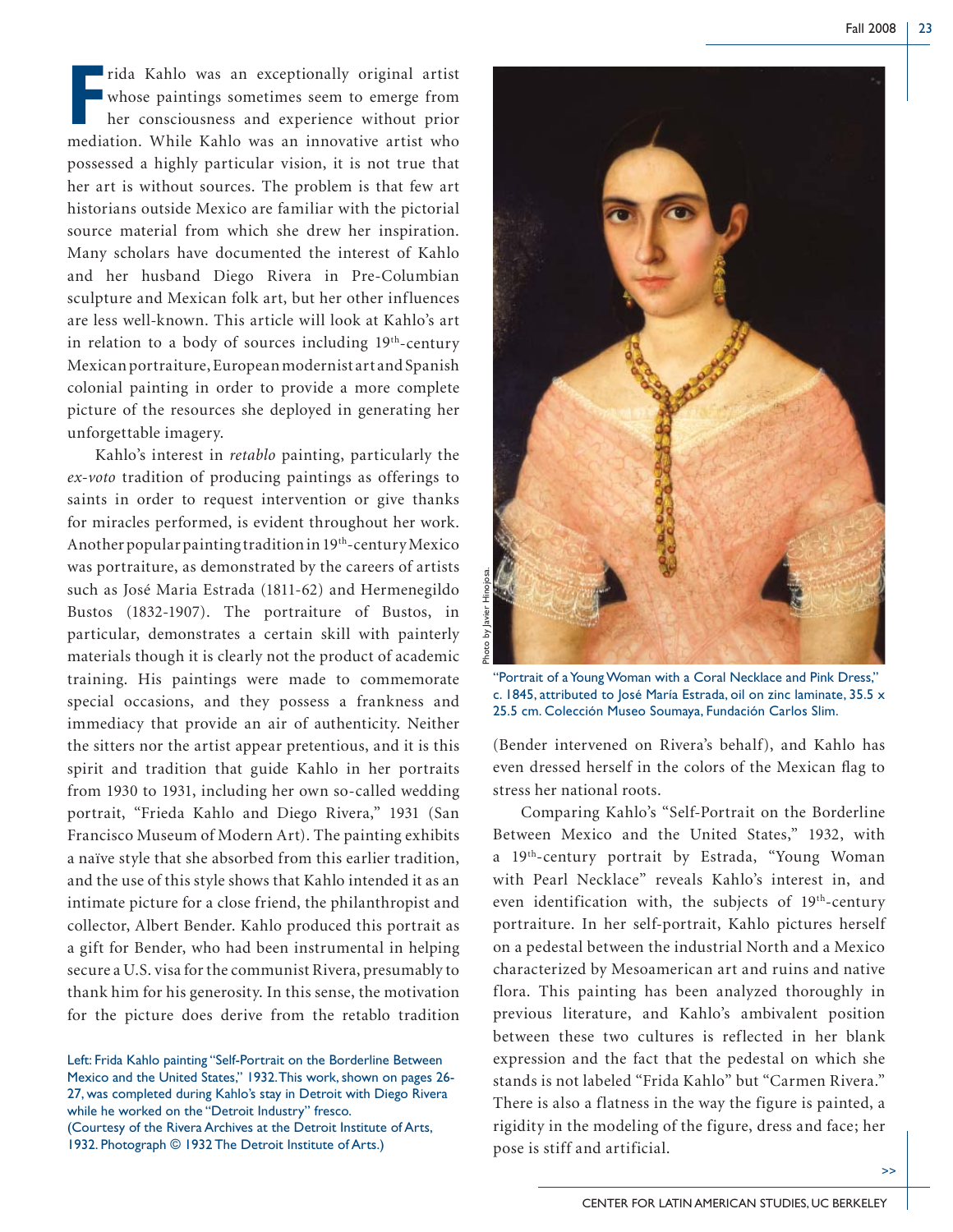

"Landscape with Monkeys," (oil on canvas) by Henri J.F. Rousseau (Le Douanier) (1844-1910) © The Barnes Foundation, Merion, Pennsylvania, USA/ The Bridgeman Art Library.

 Comparing her image to the subject of the Estrada portrait, it seems almost as if Kahlo has copied this figure with certain alterations, such as the addition of the gloves, the Mexican flag and the cigarette she holds. The pink dress and coral necklace are there (photographs of Kahlo show that she owned both the dress and necklace) but also the turn of the head is the same, as is the line of hair that surrounds the faces of the two figures. Following Estrada, Kahlo has given her face a rigid appearance though there is ample evidence to demonstrate that her facility with oil paint by this point would have allowed her to render herself more realistically. In other words, Kahlo was looking either to

this portrait or to similar works in order to craft a particularly Mexican art and image of herself.

 Other paintings demonstrate that Kahlo borrowed from European modernist art as well. In "Self-Portrait with Thorn Necklace and Hummingbird," 1940, her debt to both Catholic and Mesoamerican religious symbolism is visible in the use of the crown of thorns, which has here become a necklace, and the hummingbird, an Aztec mythological symbol. Yet it is difficult to look at the background of this painting without thinking of the fantasy jungle paintings of Henri Rousseau (1844-1910), such as "Landscape with Monkeys," c.1910. Rousseau was a self-taught artist

who was befriended and admired by members of avant-garde artistic circles in Paris, including Pablo Picasso and Guillaume Apollinaire. (Kahlo's husband Rivera also moved in these circles during his time in Paris before he met her.) Rousseau never left Paris and its environs, so his jungle scenes were conjured entirely from his imagination and visits to hothouse gardens. It seems odd for an artist from Mexico, whose territory includes tropical jungles, to be generating jungle imagery modeled on that of a modern Parisian. Yet the particularity of Rousseau's pictorial style comes across in Kahlo's work. Standing before a forest of huge leaves does not make sense in any realistic notion of pictorial space, but there is uncanny vividness in her portrayal: it projects the idea that the world the artist inhabits is a fantasy construction all her own. As with Rousseau, the modern world is repressed in this image, providing a background that exhibits the free reign of the artist's imagination.

 More pointed is her reference to Dada collage in "My Dress Hangs There," 1933 (Femsa Collection, Monterrey, Mexico), which records Kahlo's impressions of New York. The painting is a small work replete with urban imagery. Upon careful inspection, it becomes clear that the artist inserted images of crowds cut from local newspapers and magazines in the lower segment of the work. These crowds, whether attending protests, military parades or baseball games, provide a sense of seething life to the otherwise unoccupied city depicted by Kahlo. Her cutting and pasting in this work is contemporary to the collages of John Heartfield (1891-1968) in Germany. However, it is even closer to the most well-known collage from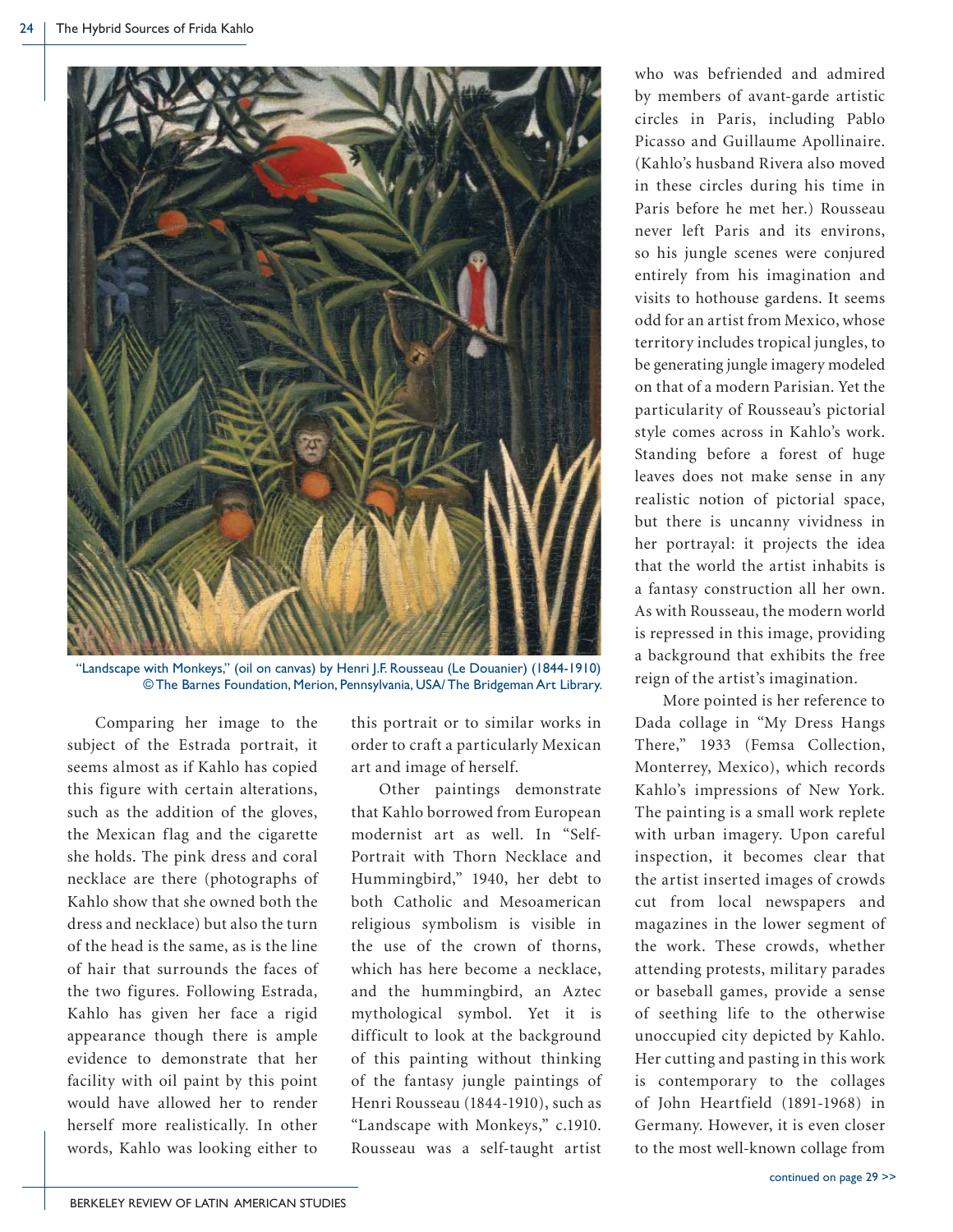# Frida Kahlo



Frida Kahlo, "Self-Portrait with Thorn Necklace and Hummingbird,"1940. Oil on canvas, 24 5/8 x 18 7/8 in. Harry Ransom Humanities Research Center, The University of Texas at Austin. Images on pages 25-29 © and reproduced by permission of the Banco de México Diego Rivera & Frida Kahlo Trust.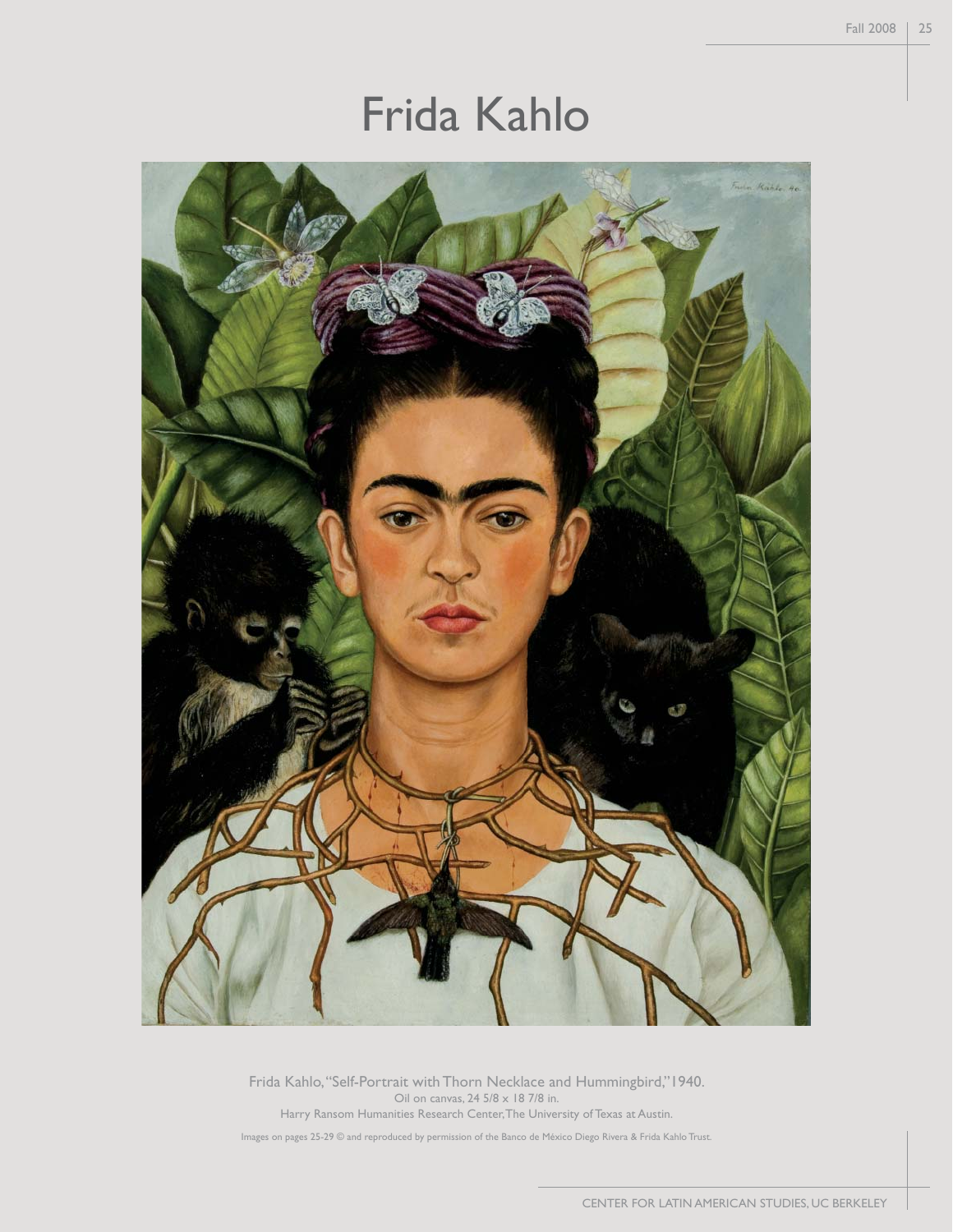Frida Kahlo, "Self-Portrait on the Borderline Between Mexico and the United States," 1932. Oil on metal,  $12 \frac{1}{2} \times 13 \frac{3}{4}$  in. Collection Maria Rodriguez de Reyero.

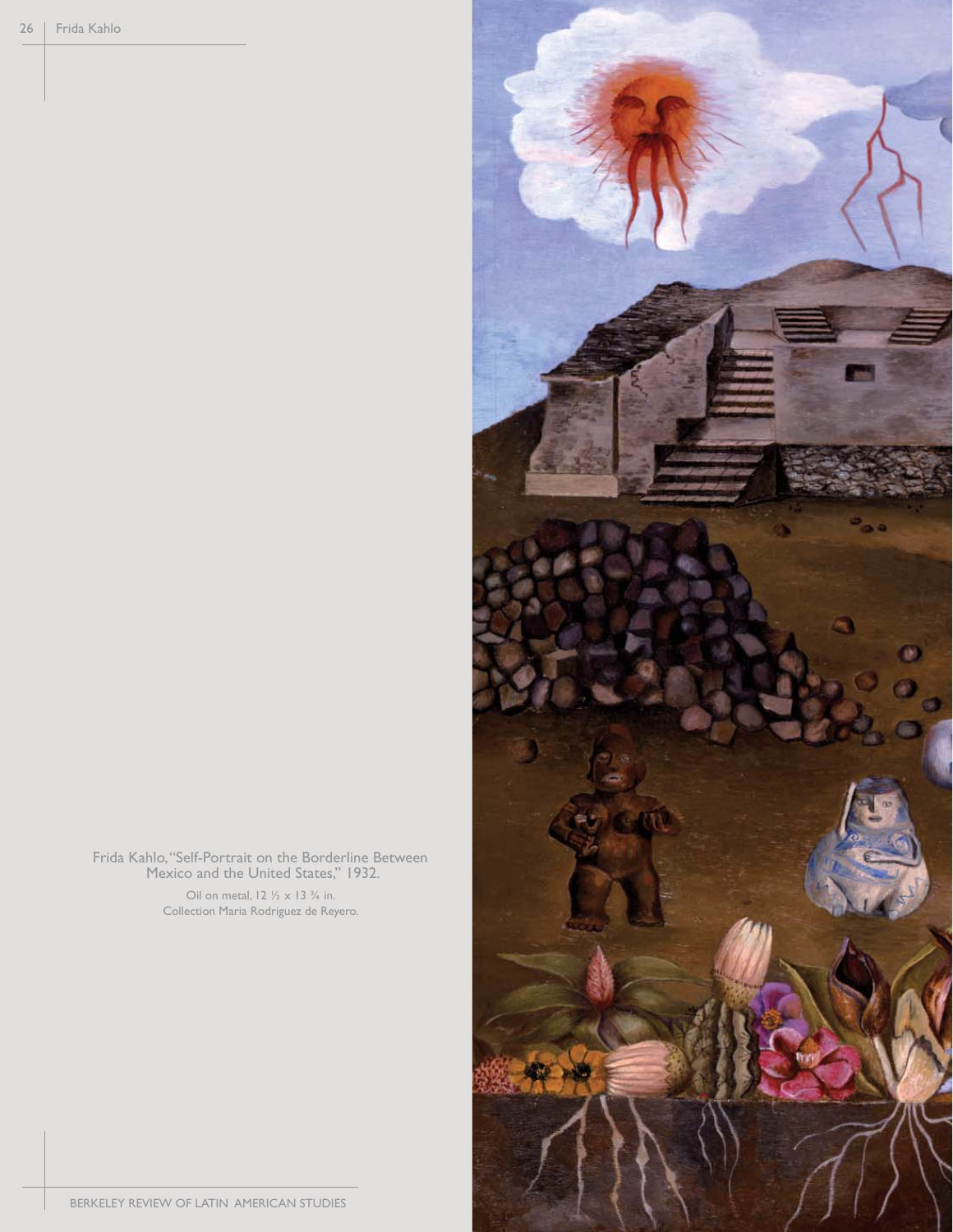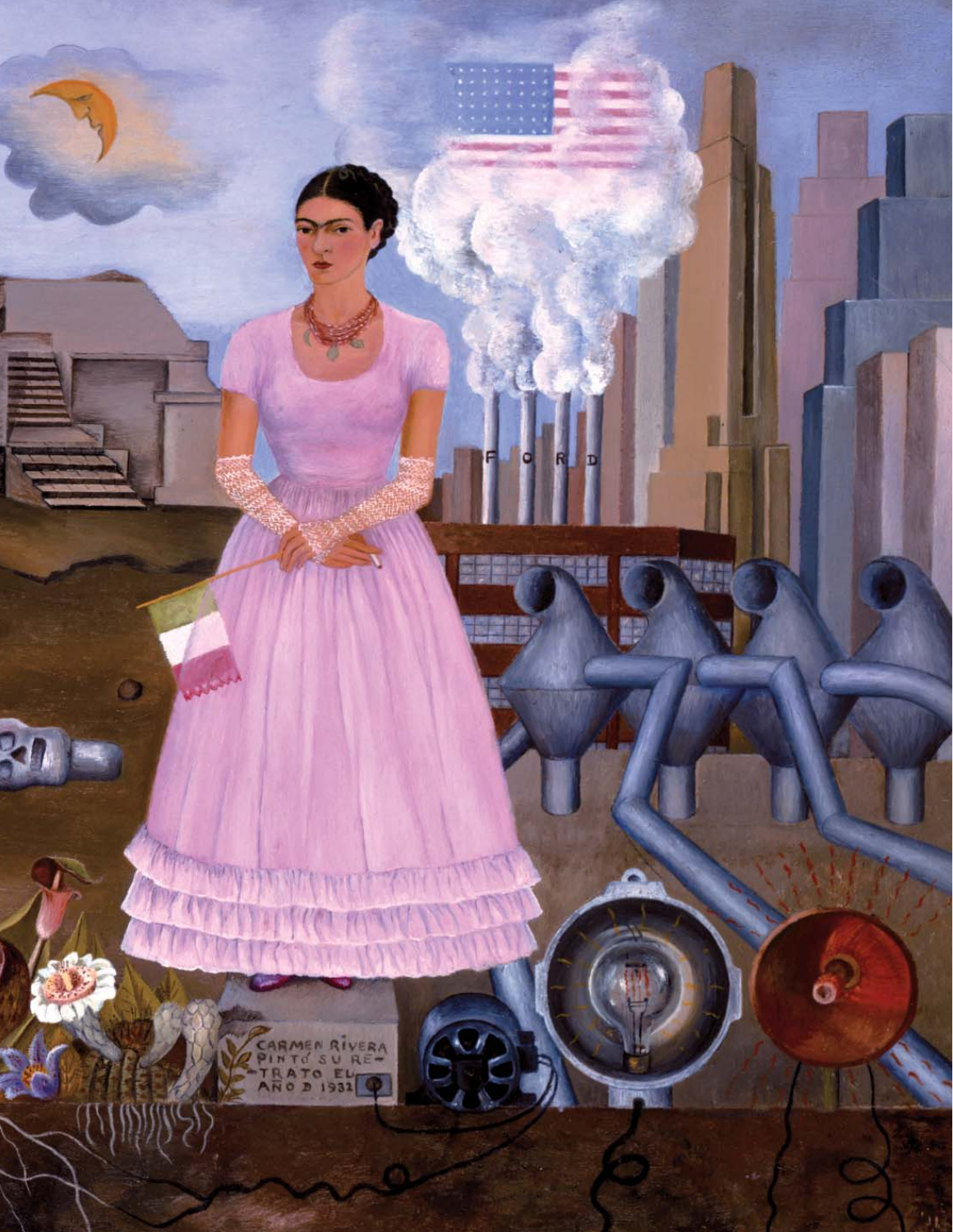

Frida Kahlo, "My Nurse and I," 1937. Oil over laminate, 30.5 X 35 cm. The Art Archive / Dolores Olmedo Patiño / Gianni Dagli Orti.